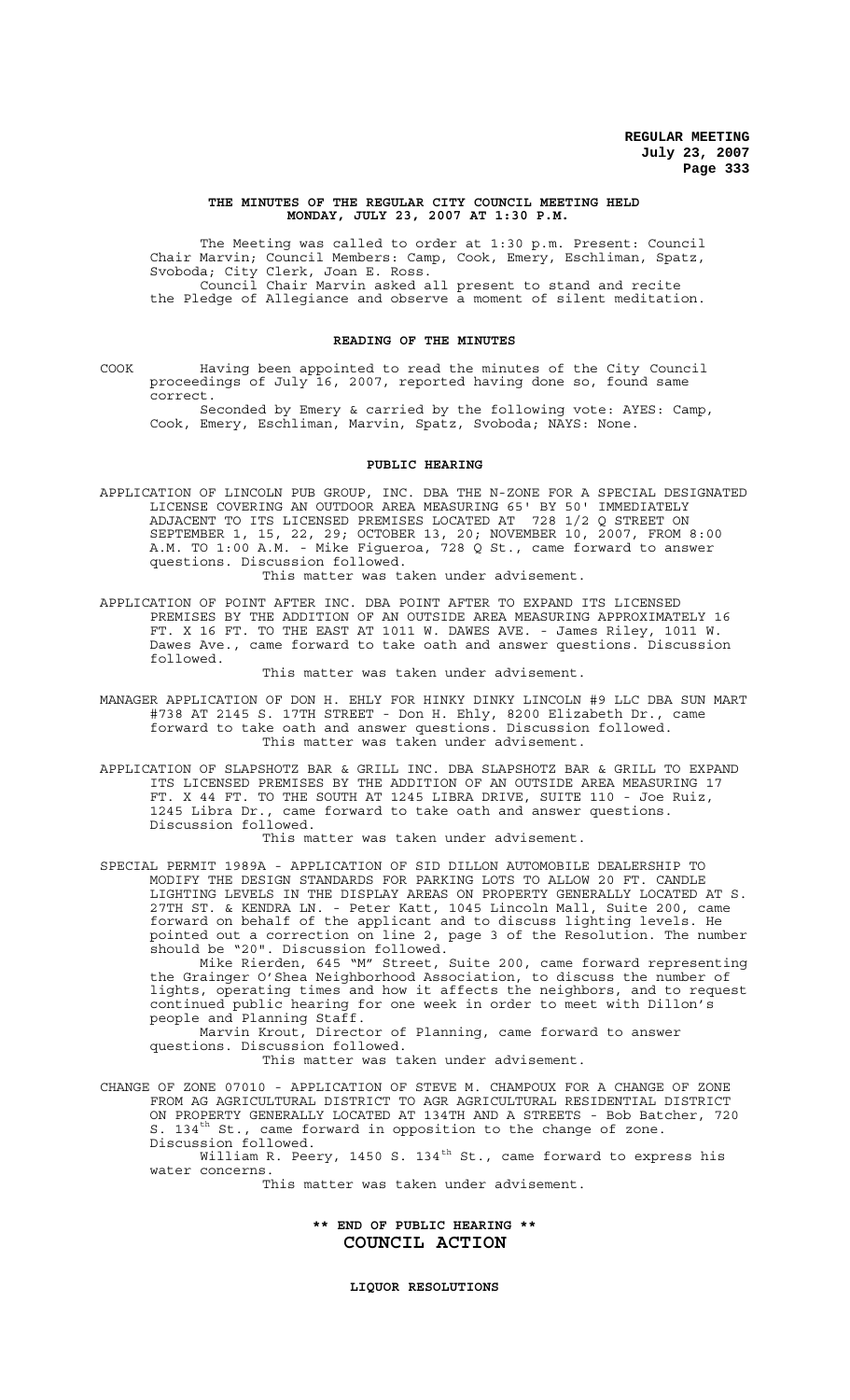APPLICATION OF LINCOLN PUB GROUP, INC. DBA THE N-ZONE FOR A SPECIAL DESIGNATED LICENSE COVERING AN OUTDOOR AREA MEASURING 65' BY 50' IMMEDIATELY ADJACENT TO ITS LICENSED PREMISES LOCATED AT 728 1/2 Q STREET ON SEPTEMBER 1, 15, 22, 29; OCTOBER 13, 20; NOVEMBER 10, 2007, FROM 8:00 A.M. TO 1:00 A.M. - CLERK read the following resolution, introduced by Jon Camp, who moved its adoption for approval:

A-84455 BE IT RESOLVED by the City Council of the City of Lincoln, Nebraska:

That after hearing duly had as required by law, consideration of the facts of this application, the Nebraska Liquor Control Act, and the pertinent City ordinances, the City Council recommends that the application of Lincoln Pub Group, Inc. dba N Zone for a Special Designated License to cover an area measuring 65 feet by 50 feet at 728 1/2 Q Street, Lincoln, Nebraska, on September 1, 15, 22 and 29, October 13, and 20 and November 10, 2007, between the hours of 8:00 a.m. and 1:00 a.m., be approved with the condition that the applicant and premise complies in every respect with all City and State regulations and with the following requirements:

- 1. Identification shall be checked on all parties wishing to consume alcohol.
- 2. Adequate security shall be provided for the event.
- 3. The area requested for the permit shall be separated from the public by a fence or other means.

4. Responsible alcohol service practices shall be followed. 5. An additional second exit from the fenced in area shall be provided.

6. One portable toilet facility shall be provided. BE IT FURTHER RESOLVED the City Clerk is directed to transmit a

copy of this resolution to the Nebraska Liquor Control Commission. Introduced by Jon Camp

Seconded by Svoboda & carried by the following vote: AYES: Camp, Cook, Emery, Eschliman, Marvin, Spatz, Svoboda; NAYS: None.

APPLICATION OF POINT AFTER INC. DBA POINT AFTER TO EXPAND ITS LICENSED PREMISES BY THE ADDITION OF AN OUTSIDE AREA MEASURING APPROXIMATELY 16 FT. X 16 FT. TO THE EAST AT 1011 W. DAWES AVE. - CLERK read the following resolution, introduced by Jon Camp, who moved its adoption for approval:

A-84456 BE IT RESOLVED by the City Council of the City of Lincoln, Nebraska:

That after hearing duly had as required by law, consideration of the facts of this application, the Nebraska Liquor Control Act, and the pertinent City ordinances, the City Council recommends that the application of Point After Inc. dba Point After to expand its licensed premises by the addition of an outside area measuring 16 feet by 16 feet to the east of the presently licensed premises located at 1011 West Dawes Ave., Lincoln, Nebraska, be approved with the condition that the premise complies in every respect with all City and State regulations. BE IT FURTHER RESOLVED that the City Clerk is directed to transmit a copy of this resolution to the Nebraska Liquor Control Commission.

Introduced by Jon Camp Seconded by Svoboda & carried by the following vote: AYES: Camp, Cook, Emery, Eschliman, Marvin, Spatz, Svoboda; NAYS: None.

MANAGER APPLICATION OF DON H. EHLY FOR HINKY DINKY LINCOLN #9 LLC DBA SUN MART #738 AT 2145 S. 17TH STREET - CLERK read the following resolution, introduced by Jon Camp, who moved its adoption for approval:

A-84457 WHEREAS, Hinky Dinky Lincoln #9 d/b/a Sun Mart #738 located at 2145 S. 17th Street, Lincoln, Nebraska has been approved for a Retail Class "DK" liquor license, and now requests that Don H. Ehly be named manager;

WHEREAS, Don H. Ehly appears to be a fit and proper person to manage said business. NOW, THEREFORE, BE IT RESOLVED by the City Council of the City of Lincoln, Nebraska:

That after hearing duly had as required by law, consideration of the facts of this application, the Nebraska Liquor Control Act, and the pertinent City ordinances, the City Council recommends that Don H. Ehly be approved as manager of this business for said licensee. The City Clerk is directed to transmit a copy of this resolution to the Nebraska Liquor Control Commission.

Introduced by Jon Camp Seconded by Svoboda & carried by the following vote: AYES: Camp, Cook, Emery, Eschliman, Marvin, Spatz, Svoboda; NAYS: None.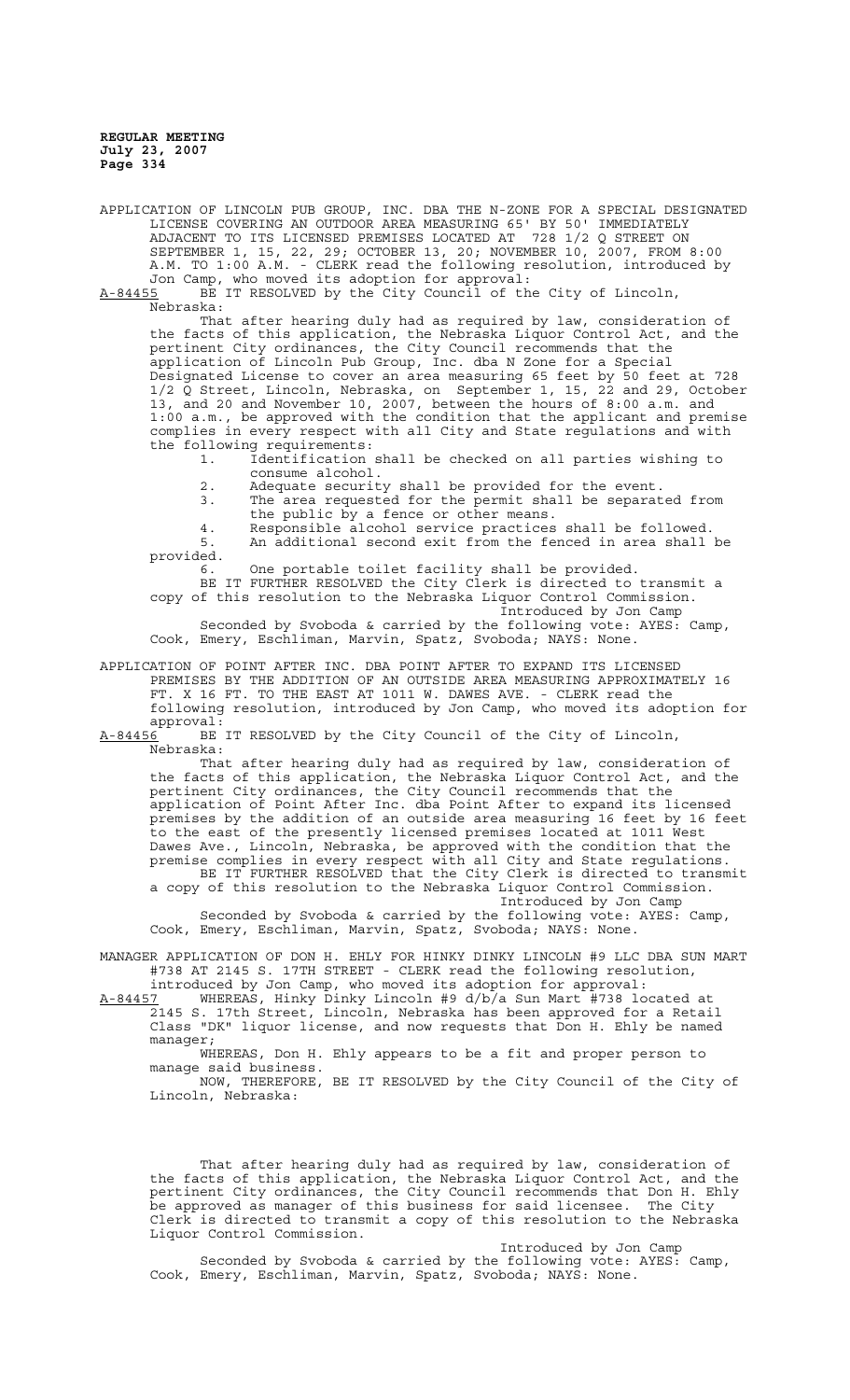APPLICATION OF SLAPSHOTZ BAR & GRILL INC. DBA SLAPSHOTZ BAR & GRILL TO EXPAND ITS LICENSED PREMISES BY THE ADDITION OF AN OUTSIDE AREA MEASURING 17 FT. X 44 FT. TO THE SOUTH AT 1245 LIBRA DRIVE, SUITE 110 - CLERK read the following resolution, introduced by Jon Camp, who moved its adoption

for approval: A-84458 BE IT RESOLVED by the City Council of the City of Lincoln,

Nebraska:

That after hearing duly had as required by law, consideration of the facts of this application, the Nebraska Liquor Control Act, and the pertinent City ordinances, the City Council recommends that the application of Slapshotz Bar & Grill Inc. dba Slapshotz Bar & Grill to expand its licensed premises by the addition of an outside area measuring 17 feet by 44 feet to the south of the presently licensed premises located at 1245 Libra Drive, Suite 110, Lincoln, Nebraska, be approved with the condition that the premise complies in every respect with all City and State regulations.

BE IT FURTHER RESOLVED that the City Clerk is directed to transmit a copy of this resolution to the Nebraska Liquor Control Commission. Introduced by Jon Camp

Seconded by Svoboda & carried by the following vote: AYES: Camp, Cook, Emery, Eschliman, Marvin, Spatz, Svoboda; NAYS: None.

# **ORDINANCES - 2ND READING & RELATED RESOLUTIONS (as required)**

APPROVING A LEASE AGREEMENT BETWEEN LINCOLN MEDICAL EDUCATION PARTNERSHIP AND THE CITY OF LINCOLN FOR A THREE-YEAR LEASE OF SPACE FOR THE LINCOLN-LANCASTER COUNTY HEALTH DEPARTMENT WIC PROGRAM AT 4500 VALLEY ROAD - CLERK read an ordinance, introduced by Jonathan Cook, accepting and approving a Lease Agreement between the City of Lincoln, Nebraska and Lincoln Medical Education Partnership for a lease of 200 sq. ft. of space at 4600 Valley Road, Lincoln, Lancaster County, Nebraska, on behalf of the Lincoln-Lancaster County Health Department for its WIC Program for a term of three years, the second time.

#### **PUBLIC HEARING RESOLUTIONS**

- SPECIAL PERMIT 1989A APPLICATION OF SID DILLON AUTOMOBILE DEALERSHIP TO MODIFY THE DESIGN STANDARDS FOR PARKING LOTS TO ALLOW 20 FT. CANDLE LIGHTING LEVELS IN THE DISPLAY AREAS ON PROPERTY GENERALLY LOCATED AT S. 27TH ST. & KENDRA LN. (2/12/07 - PLACED ON PENDING FOR P.H. & ACTION 5/7/07)(5/7/07 - P.H. CON'T. TO 7/23/07) - PRIOR to reading:
- COOK Moved to continue Public Hearing with Action on Bill No. 07R-36 to 7/30/07.

Seconded by Svoboda & carried by the following vote: AYES: Camp, Cook, Emery, Eschliman, Marvin, Spatz, Svoboda; NAYS: None.

APPROVING A LABOR CONTRACT BETWEEN THE CITY OF LINCOLN AND THE LINCOLN "M" CLASS EMPLOYEES ASSOCIATION - PRIOR to reading:

CAMP Moved to continue Public Hearing with Action on Bill No. 07R-132 to 7/30/07.

Seconded by Svoboda & carried by the following vote: AYES: Camp, Cook, Emery, Eschliman, Marvin, Spatz, Svoboda; NAYS: None.

# PUBLIC HEARING ORDINANCES - 3<sup>RD</sup> READING & RELATED RESOLUTIONS (as required)

CHANGE OF ZONE 07010 - APPLICATION OF STEVE M. CHAMPOUX FOR A CHANGE OF ZONE FROM AG AGRICULTURAL DISTRICT TO AGR AGRICULTURAL RESIDENTIAL DISTRICT ON PROPERTY GENERALLY LOCATED AT 134TH AND A STREETS. (REQUEST OF APPLICANT TO CONTINUE P.H. TO 5/7/07) (4/16/07 - 2ND READING & P.H. CON'T. TO 5/7/07 W/ ACTION 5/14/07) (REQUEST TO DELAY ACTION W/CON'T. P.H. TO 7/23/07) (5/14/07 - ACTION DELAYED W/CON'T. P.H. TO 7/23/07) (REQUEST TO PLACE ON PENDING - NO DATE CERTAIN) - PRIOR to reading: CAMP Moved to Place Bill No. 07-58 on Pending, No Date Certain. Seconded by Cook & carried by the following vote: AYES: Camp, Cook, Emery, Eschliman, Marvin, Spatz, Svoboda; NAYS: None.

### **PETITIONS & COMMUNICATIONS**

REPORT OF NEBRASKA DEPARTMENT OF ROADS 2008-2013 SURFACE TRANSPORTATION PROGRAM. - CLERK presented said report which was placed on file in the Office of the City Clerk. **(12)**

#### **MISCELLANEOUS BUSINESS - NONE**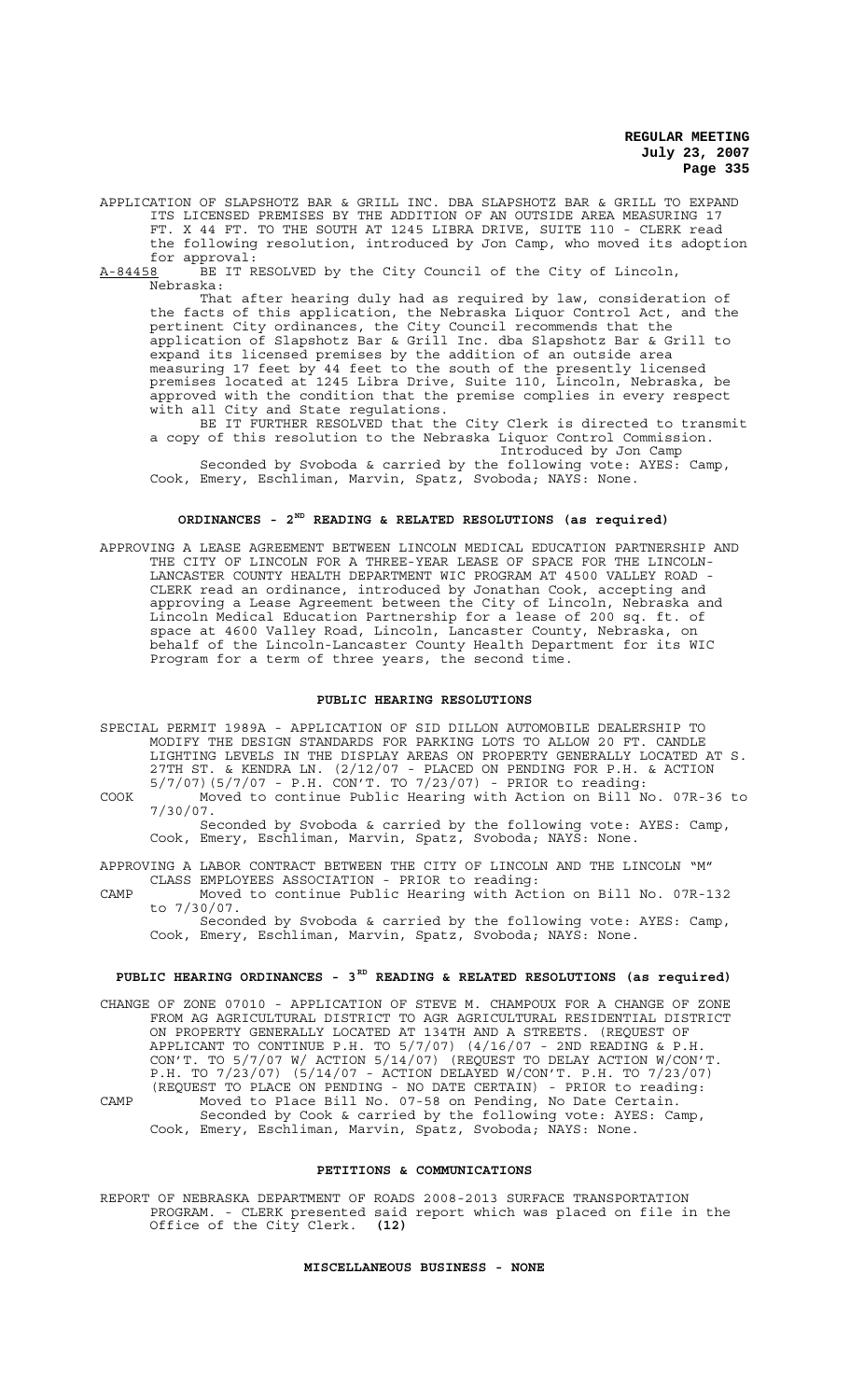#### **REPORTS OF CITY OFFICERS**

SETTING THE INTEREST RATE AND LEVYING THE ASSESSMENTS ON SPECIAL ASSESSMENT DISTRICTS HEARD BY THE BOARD OF EQUALIZATION AT ITS MEETING HELD MONDAY, JULY 16, 2007; AND ACCEPTING THE REPORT ON BOARD OF EQUALIZATION TO CITY COUNCIL ON SPECIAL ASSESSMENT GROUP I.<br>A-84459 BE IT RESOLVED by the City Counc BE IT RESOLVED by the City Council of the City of Lincoln, Nebraska that: The special taxes assessed July 9, 2007, to pay the costs of the

improvements in Sewer District 1181 and Water District 1196 are hereby levied and shall bear interest at 6.02% per annum and that the period of time in which the assessments are to be paid shall be as follows: 20 years - Sewer District 1181 20 years - Water District 1196.

Introduced by Doug Emery Seconded by Svoboda & carried by the following vote: AYES: Camp, Cook, Emery, Eschliman, Marvin, Spatz, Svoboda; NAYS: None.

CLERK'S LETTER AND MAYOR'S APPROVAL OF RESOLUTIONS AND ORDINANCES PASSED BY THE CITY COUNCIL ON JULY 9, 2007 - CLERK presented said report which was placed on file in the Office of the City Clerk. **(27-1)**

### **ORDINANCE - 1ST READING & RELATED RESOLUTIONS (AS REQUIRED)**

- COMP. PLAN CONFORMANCE 07013 DECLARING APPROXIMATELY 1.3 ACRES OF PROPERTY GENERALLY LOCATED AT S. 67TH STREET AND PIONEERS BLVD. AS SURPLUS. (RELATED ITEMS: 07-111, 07-112, 07R-133) - CLERK read an ordinance, introduced by Doug Emery, declaring the City-owned property generally located at South  $\tilde{67}^{\text{th}}$  Street and Pioneers Boulevard as surplus and authorizing the sale thereof, the first time.
- CHANGE OF ZONE 07034 APPLICATION OF ONE VISTA, LLC FOR A CHANGE OF ZONE FROM P PUBLIC USE DISTRICT TO O-3 OFFICE PARK DISTRICT ON APPROXIMATELY 1.3 ACRES GENERALLY LOCATED AT S. 67TH STREET AND PIONEERS BLVD. (RELATED ITEMS: 07-111, 07-112, 07R-133) - CLERK read an ordinance, introduced by Doug Emery, amending the Lincoln Zoning District Maps attached to and made a part of Title 27 of the Lincoln Municipal Code, as provided by Section 27.05.020 of the Lincoln Municipal Code, by changing the boundaries of the districts established and shown thereon, the first time.
- USE PERMIT 106B APPLICATION OF ONE VISTA, LLC, TO AMEND USE PERMIT 106B TO ADD APPROXIMATELY 60,000 SQ. FT. OF ADDITIONAL FLOOR AREA WITH AN ADJUSTMENT TO THE REQUIRED PARKING AND THE FRONT YARD SETBACK ALONG PIONEERS BLVD., ON PROPERTY GENERALLY LOCATED AT 65TH AND PIONEERS BLVD. (RELATED ITEMS: 07-111, 07-112, 07R-133)
- ADOPTING PAY SCHEDULES AND SCHEDULES OF PAY RANGES FOR EMPLOYEES WHOSE CLASSIFICATIONS ARE ASSIGNED TO PAY RANGES PREFIXED BY THE LETTER A AND C (LCEA) - CLERK read an ordinance, introduced by Doug Emery, adopting pay schedules of pay ranges for employees of the City of Lincoln, Nebraska whose classifications are assigned to pay ranges prefixed by the letters "A", and "C"; and repealing Ordinance No. 18780, passed by the City Council on August 14, 2006, the first time.
- ADOPTING PAY SCHEDULES AND SCHEDULES OF PAY RANGES FOR EMPLOYEES WHOSE CLASSIFICATIONS ARE ASSIGNED TO PAY RANGES PREFIXED BY THE LETTER B (ATU) - CLERK read an ordinance, introduced by Doug Emery, adopting pay schedules and schedules of pay ranges for employees of the City of Lincoln, Nebraska whose classifications are assigned to pay ranges profeced by the letter "B"; and repealing Ordinance No. 18781, passed by the City Council on August 14, 2006, the first time.
- ADOPTING PAY SCHEDULES AND SCHEDULES OF PAY RANGES FOR EMPLOYEES WHOSE CLASSIFICATIONS ARE ASSIGNED TO PAY RANGES PREFIXED BY THE LETTER E (EXCLUDED) - CLERK read an ordinance, introduced by Doug Emery, adopting pay schedules and schedules of pay ranges for employees of the City of Lincoln, Nebraska whose classifications are assigned to pay ranges prefixed by the letter "E"; and repealing Ordinance No. 18782, passed by the City Council on August 14, 2006, the first time.
- ADOPTING PAY SCHEDULES AND SCHEDULES OF PAY RANGES FOR EMPLOYEES WHOSE CLASSIFICATIONS ARE ASSIGNED TO PAY RANGES PREFIXED BY THE LETTER F (IAFF) - CLERK read an ordinance, introduced by Doug Emery, adopting pay schedules and schedules of pay ranges for employees of the City of Lincoln, Nebraska whose classifications are assigned to pay ranges prefixed by the letter "F" and repealing Ordinance No. 18783, passed by the City Council on August 14, 2006, the first time.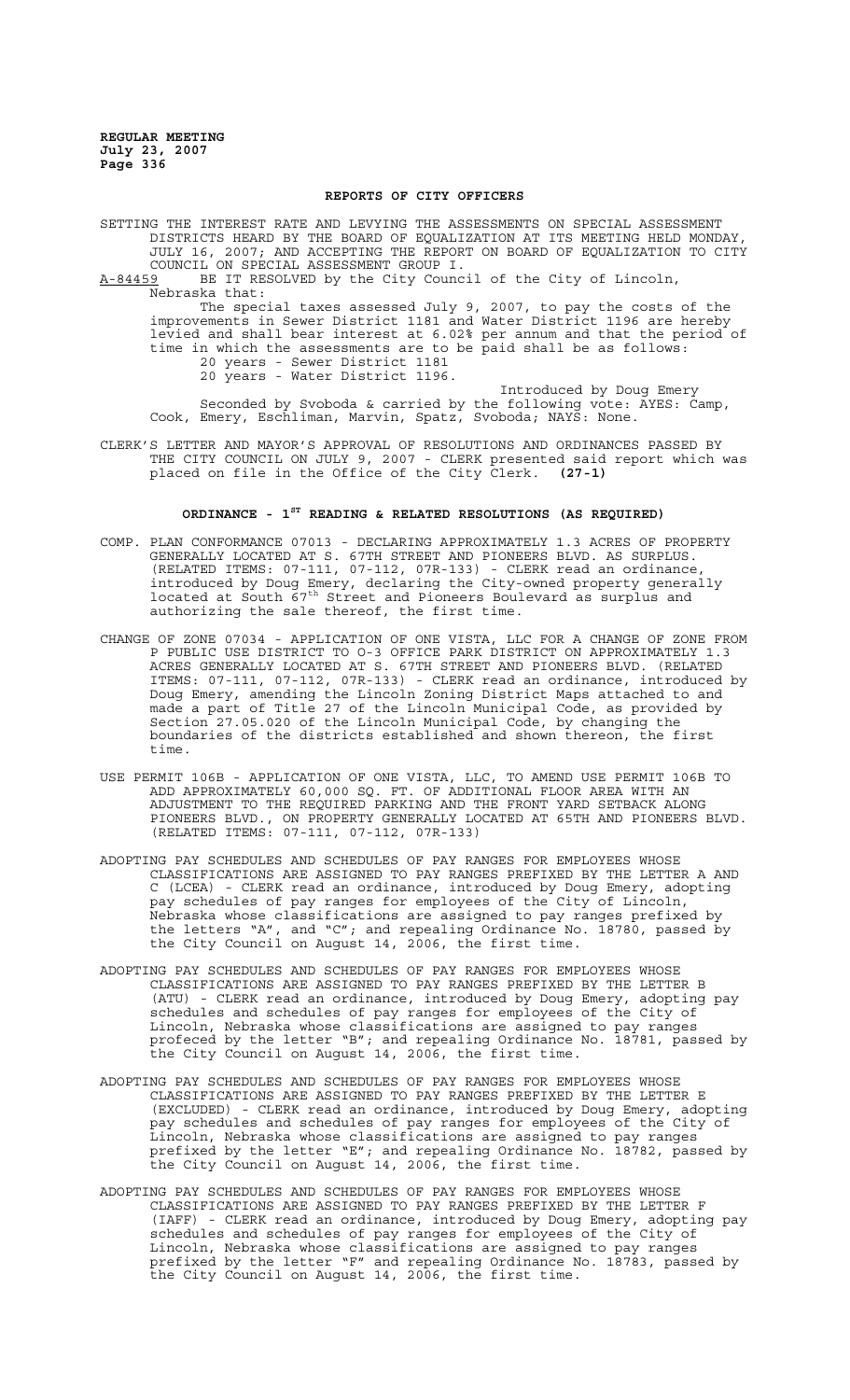- ADOPTING PAY SCHEDULES AND SCHEDULES OF PAY RANGES FOR EMPLOYEES WHOSE CLASSIFICATIONS ARE ASSIGNED TO PAY RANGES PREFIXED BY THE LETTER M (MANAGEMENT) - CLERK read an ordinance, introduced by Doug Emery, adopting pay schedules and schedules of pay ranges for employees of the City of Lincoln, Nebraska whose classifications are assigned to pay ranges prefixed by the letter "M"; and repealing Ordinance No. 18784, passed by the City Council on August 14, 2006, the first time.
- ADOPTING PAY SCHEDULES AND SCHEDULES OF PAY RANGES FOR EMPLOYEES WHOSE CLASSIFICATIONS ARE ASSIGNED TO PAY RANGES PREFIXED BY THE LETTER N (PAGE) - CLERK read an ordinance, introduced by Doug Emery, adopting pay schedules and schedules of pay ranges for employees of the City of Lincoln, Nebraska whose classifications are assigned to pay ranges prefixed by the letter "N"; and repealing Ordinance No. 18785, passed by the City Council on August 14, 2006, the first time.
- ADOPTING PAY SCHEDULES AND SCHEDULES OF PAY RANGES FOR EMPLOYEES WHOSE CLASSIFICATIONS ARE ASSIGNED TO PAY RANGES PREFIXED BY THE LETTER P (LPU) - CLERK read an ordinance, introduced by Doug Emery, adopting pay schedules and schedules of pay ranges for employees of the City of Lincoln, Nebraska whose classifications are assigned to pay ranges prefixed by the letter "P"; and repealing Ordinance No. 18786, passed by the City Council on August 14, 2006, the first time.
- ADOPTING PAY SCHEDULES AND SCHEDULES OF PAY RANGES FOR EMPLOYEES WHOSE CLASSIFICATIONS ARE ASSIGNED TO PAY RANGES PREFIXED BY THE LETTER X (EXCLUDED) - CLERK read an ordinance, introduced by Doug Emery, adopting pay schedules and schedules of pay ranges for employees of the City of Lincoln, Nebraska whose classifications are assigned to pay ranges prefixed by the letter "X" and repealing Ordinance No. 18787, passed by the City Council on August 14, 2006, the first time.
- AMENDING SECTION 2.76.380 OF THE LINCOLN MUNICIPAL CODE, SICK LEAVE WITH PAY, TO CHANGE THE AMOUNT OF ACCUMULATED SICK LEAVE TO BE PAID UPON RETIREMENT, DEATH OR REDUCTION IN FORCE FOR AN EMPLOYEE WHOSE PAY RANGE IS PREFIXED BY THE LETTER N OR X FROM ONE-FOURTH TO ONE-THIRD - CLERK read an ordinance, introduced by Doug Emery, amending Section 2.76.380 of the Lincoln Municipal Code relating to Sick Leave with Pay to revise the amount of accumulated sick leave to be paid upon retirement, death or reduction in force for an employee with a pay range prefixed by "N" or "X" from one-fourth to one-third; and repealing Section 2.76.380 of the Lincoln Municipal Code as hitherto existing, the first time.

# **ORDINANCES - 3RD READING & RELATED RESOLUTIONS (as required)**

APPROVING A LEASE AGREEMENT BETWEEN THE CITY AND MUELLER/BIGERT RENTALS FOR THE LEASE OF SPACE BY THE LINCOLN AREA AGENCY ON AGING FOR ITS LINCOLN INFORMATION FOR THE ELDERLY (LIFE) PROGRAM AT 137 N. 8TH STREET, GENEVA, NEBRASKA - CLERK read an ordinance, introduced by Jon Camp, accepting and approving a Lease Agreement between the City of Lincoln and Mueller/Bigert Rentals for the lease of office space by the Lincoln Area

Agency on Aging for its Lincoln Information For the Elderly (LIFE) at 137 N. 8<sup>th</sup> Street, Geneva, NE 68361, for a 13-month term from July 1, 2007 through July 30, 2008, the third time.

CAMP Moved to pass the ordinance as read.

Seconded by Svoboda & carried by the following vote: AYES: Camp, Cook, Emery, Eschliman, Marvin, Spatz, Svoboda; NAYS: None. The ordinance, being numbered **#18958**, is recorded in Ordinance Book #26, Page

APPROVING A LEASE AGREEMENT BETWEEN THE CITY AND THE POLK SENIOR CENTER FOR THE LEASE OF SPACE BY THE LINCOLN AREA AGENCY ON AGING FOR ITS LINCOLN INFORMATION FOR THE ELDERLY (LIFE) PROGRAM AT 330 N. STATE STREET, OSCEOLA, NEBRASKA - CLERK read an ordinance, introduced by Jon Camp, accepting and approving a Lease Agreement between the City of Lincoln and the Polk County Health Department for the lease of office space by the Lincoln Area Agency on Aging for its Lincoln information For the Elderly (LIFE) at 330 N. State Street, Osceola, NE 68651, for a 13-month term from May 1, 2007 through May 31, 2008, the third time. CAMP Moved to pass the ordinance as read.

Seconded by Svoboda & carried by the following vote: AYES: Camp, Cook, Emery, Eschliman, Marvin, Spatz, Svoboda; NAYS: None. The ordinance, being numbered **#18959**, is recorded in Ordinance Book #26, Page

CHANGE OF ZONE 07031 - AMENDING SECTION 27.63.470 OF THE LINCOLN MUNICIPAL CODE TO ADD MOTELS AND HOTELS AND THE SALE OF ALCOHOL FOR USES THAT MEET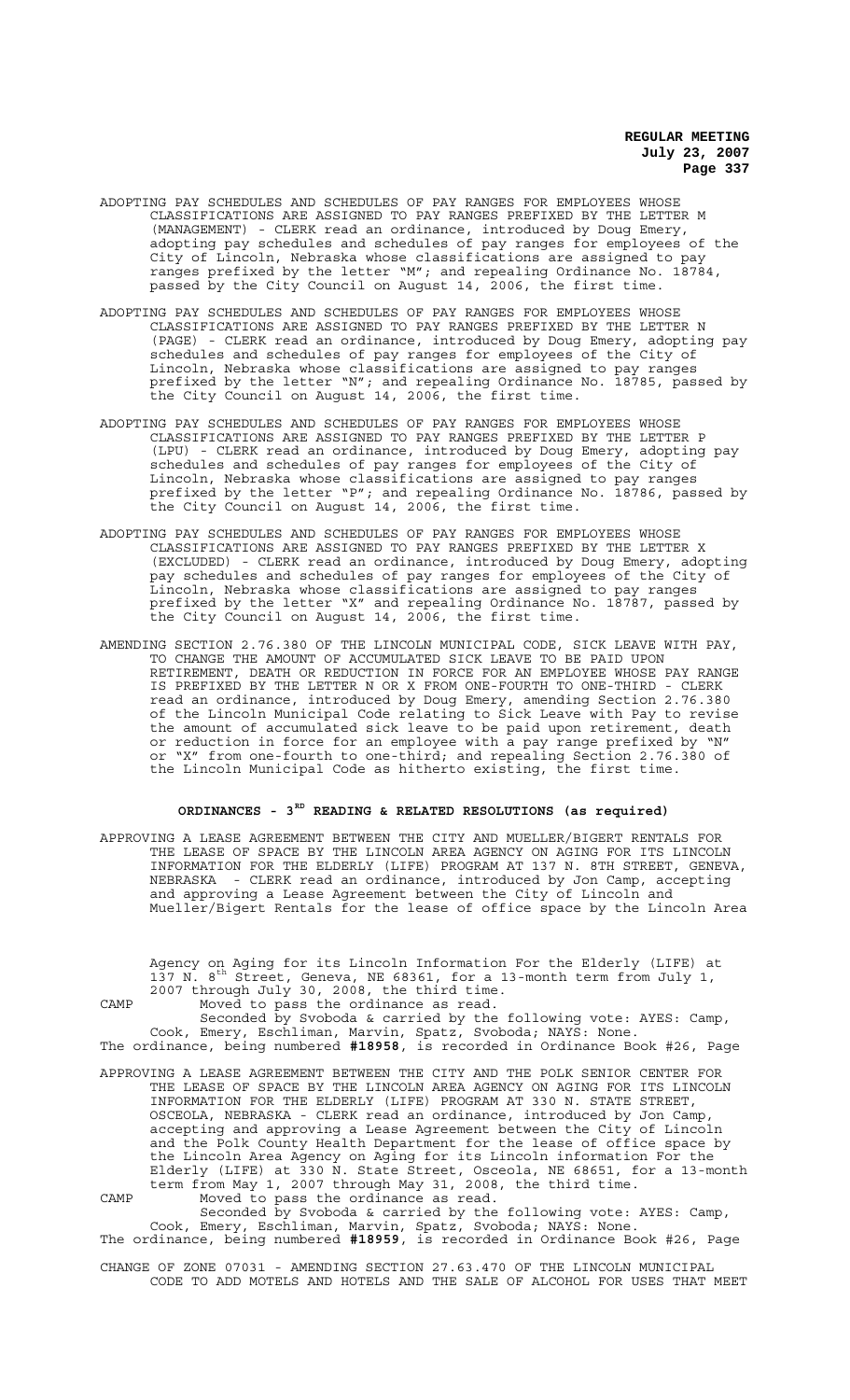THE CONDITIONS OF SECTIONS 27.63.680 AND 27.63.685 AS USES APPROVED BY SPECIAL PERMIT WITHIN A PLANNED SERVICE COMMERCIAL DEVELOPMENT. (RELATED ITEMS: 07-106, 07-107, 07R-129) - CLERK read an ordinance, introduced by Jon Camp, amending Section 27.63.470 of the Lincoln Municipal Code to add motels and hotels and the sale of alcohol for uses that meet the conditions of Sections 27.63.680 and 27.63.685 as uses approved by special permit within a planned service commercial development; and repealing Section 27.63.470 of the Lincoln Municipal Code as hitherto existing, the third time.

CAMP Moved to pass the ordinance as read.

Seconded by Svoboda & carried by the following vote: AYES: Camp, Cook, Emery, Eschliman, Marvin, Spatz, Svoboda; NAYS: None. The ordinance, being numbered **#18960**, is recorded in Ordinance Book #26, Page

- CHANGE OF ZONE 07030 APPLICATION OF THOMAS FOLSOM AND DONALD AND SUSAN BROUSE FOR A CHANGE OF ZONE FROM R-4 RESIDENTIAL DISTRICT AND O-3 OFFICE PARK DISTRICT TO H-4 GENERAL COMMERCIAL DISTRICT ON PROPERTY GENERALLY LOCATED AT S. 27TH STREET AND TAMARIN RIDGE ROAD. (RELATED ITEMS: 07- 106, 07-107, 07R-129) - CLERK read an ordinance, introduced by Jon Camp, amending the Lincoln Zoning District Maps attached to and made a part of Title 27 of the Lincoln Municipal Code, as provided by Section 27.05.020 of the Lincoln Municipal Code, by changing the boundaries of the districts established and shown thereon, the third time.
- CAMP Moved to pass the ordinance as read.

Seconded by Svoboda & carried by the following vote: AYES: Camp, Cook, Emery, Eschliman, Marvin, Spatz, Svoboda; NAYS: None. The ordinance, being numbered **#18961**, is recorded in Ordinance Book #26, Page

- SPECIAL PERMIT 07015 APPLICATION OF THOMAS FOLSOM AND DONALD AND SUSAN BROUSE FOR A PLANNED SERVICE COMMERCIAL USE INCLUDING A HOTEL WITH MEETING ROOM SPACE AND A RESTAURANT, ON PROPERTY GENERALLY LOCATED AT S. 27TH STREET AND TAMARIN RIDGE ROAD WITH VARIANCES OF HEIGHT AND YARD REQUIREMENTS. (RELATED ITEMS: 07-106, 07-107, 07R-129) (ACTION DATE: 7/23/07) - CLERK read the following resolution, introduced by Jon Camp, who moved its adoption:
- A-84460 WHEREAS, Thomas Folsom and Susan and Donald Brouse have submitted an application designated as Special Permit No. 07015 for Planned Service Commercial development consisting of a 90 room hotel with a 5,000 square foot restaurant and 3,000 square feet of meeting room space, with requested variances to increase the height requirements in Section 27.45.070 from 45 feet to 55 feet, to reduce the side yard setback requirement in Section 27.45.070 from 50 feet to 20 feet on the west side of the property, and to reduce the side yard setback requirement in Section 27.45.070 from 20 feet to 12 feet on the east side of the property, on property located at South 27th Street and Tamarin Ridge Road, and legally described to wit:

A portion of Lot 6, Block 1, and Lot 5, Block 1, Tamarin Ridge Addition as platted in the South Half of the Northeast Quarter of Section 24, Township 9 North, Range 6 East of the 6th P.M., Lincoln, Lancaster County, Nebraska, and more particularly described as follows:

Beginning at the northeast corner of said Lot 5; thence in a southerly direction along the west rightof-way line of South 27th Street, on an assumed bearing of south 01 degrees 55 minutes 16 seconds east, for a distance of 174.03 feet; thence south 00 degrees 01 minutes 38 seconds east, continuing along the west side of South 27th Street, a distance of 101.10 feet; thence along the northerly right-of-way of said Tamarin Ridge Road, north 89 degrees 40 minutes 59 seconds west, for a distance of 389.79 feet; thence continuing along the northerly right-ofway of said Tamarin Ridge Road, on a curve to the right having a radius of 264.00 feet and an arc length of 195.07 feet, being subtended by a chord of north 68 degrees 30 minutes 53 seconds west, for a distance of190.66 feet; thence continuing along the northerly right-of-way of said Tamarin Ridge Road on a curve to the left having a radius of 336.00 feet and an arc length of 236.49 feet, being subtended by a chord of north 67 degrees 30 minutes 37 seconds west, for a distance of 231.64 feet; thence north 02 degrees 19 minutes 33 seconds east, for a distance of 197.74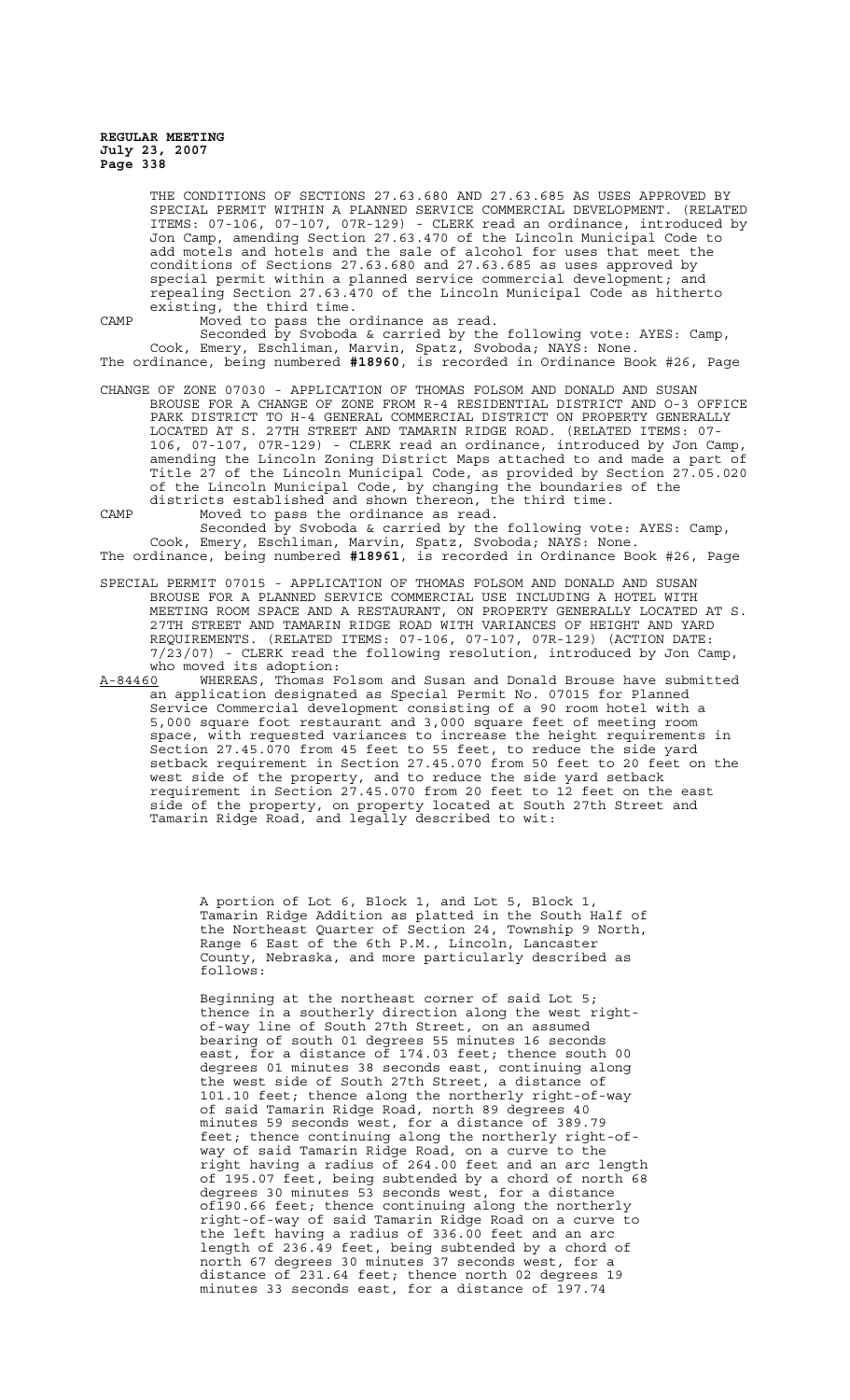feet; thence south 72 degrees 29 minutes 32 seconds east, for a distance of 265.60 feet to a corner of said Lot 6; thence south 89 degrees 40 minutes 59 seconds east, for a distance of 514.05 feet to a corner of said Lot 6 to the point of beginning; together with and subject to covenants, easements, and restrictions of record; said property contains 4.43 acres, more or less;

WHEREAS, the real property adjacent to the area included within the site plan for this planned service commercial area will not be adversely affected; and

WHEREAS, said site plan together with the terms and conditions hereinafter set forth are consistent with the intent and purpose of Title 27 of the Lincoln Municipal Code to promote the public health, safety, and general welfare.

NOW, THEREFORE, BE IT RESOLVED by the City Council of the City of Lincoln, Nebraska:

That the application of Thomas Folsom and Susan and Donald Brouse, hereinafter referred to as "Permittee", for a Planned Service Commercial Development consisting of a 90 room hotel with a 5,000 square foot restaurant and 3,000 square feet of meeting room space, on the property legally described above, be and the same is hereby granted under the provisions of Section 27.63.470 of the Lincoln Municipal Code upon condition that construction and operation of said development be in strict compliance with said application, the site plan, and the following additional express terms, conditions, and requirements:

1. This approval permits a Planned Service Commercial Development for a hotel and accessory uses consisting of a restaurant and meeting room space and reduces the side yard setback on the west side of the property, between the R-4 and the H-4 districts from 50' to 20', reduces the side yard setback on the east side of Lot 6 from 20' to 12' and increases the height restriction from 45' to 55'.

2. The City Council must approve associated request Change of Zone # 07031.<br>3. T

3. The Permittee must revise the site plan to:

- a. Show the limits of the special permit around both Lots 5 and 6.
- b. Show the added entrance at the north end of the easement and the right in only access point off of Tamarin Ride Road per the May 24, 2007 e-mail from Jill D. Schuerman, Civil Design Group, to Christy Eichorn, City of Lincoln Planning Department. c. Show metes and bounds under Special Permit -Legal
- Description.
- d. Revise the landscape plan to show a 95% landscape screen from 0 to 10' between the R-4 Residential boundary and the H-4 General Commercial District. Additional landscaping is required with any fence used for screening.
- e. Add a note stating off-premise signs and pole signs are prohibited.
- f. Add a note that there will be no off premise alcohol sales, and all alcohol sales will be accessory to the restaurant, meetings, weddings or similar events and consumption in the hotel building.
- g. Remove General Notes # 4,6,10,13.

4. Before occupying the building all development and construction shall have been completed in compliance with the approved plans.<br>5.

All privately-owned improvements shall be permanently maintained by the owner or an appropriately established association approved by the City Attorney.

6. The site plan accompanying this permit shall be the basis for all interpretations of setbacks, yards, locations of buildings, location of parking and circulation elements, and similar matters. 7. This resolution's terms, conditions, and requirements bind

and obligate the Permittee, their successors and assigns. 8. The applicant shall sign and return the letter of acceptance to the City Clerk within 60 days following the approval of the special permit, provided, however, said 60-day period may be extended up to six months by administrative amendment. The City Clerk shall file a copy of the resolution approving the special permit and the letter of acceptance with the Register of Deeds, filling fees therefor to be paid in advance by the applicant.<br> $9^{n}$  The s

The site plan as approved with this resolution voids and supersedes all previously approved site plans, however all resolutions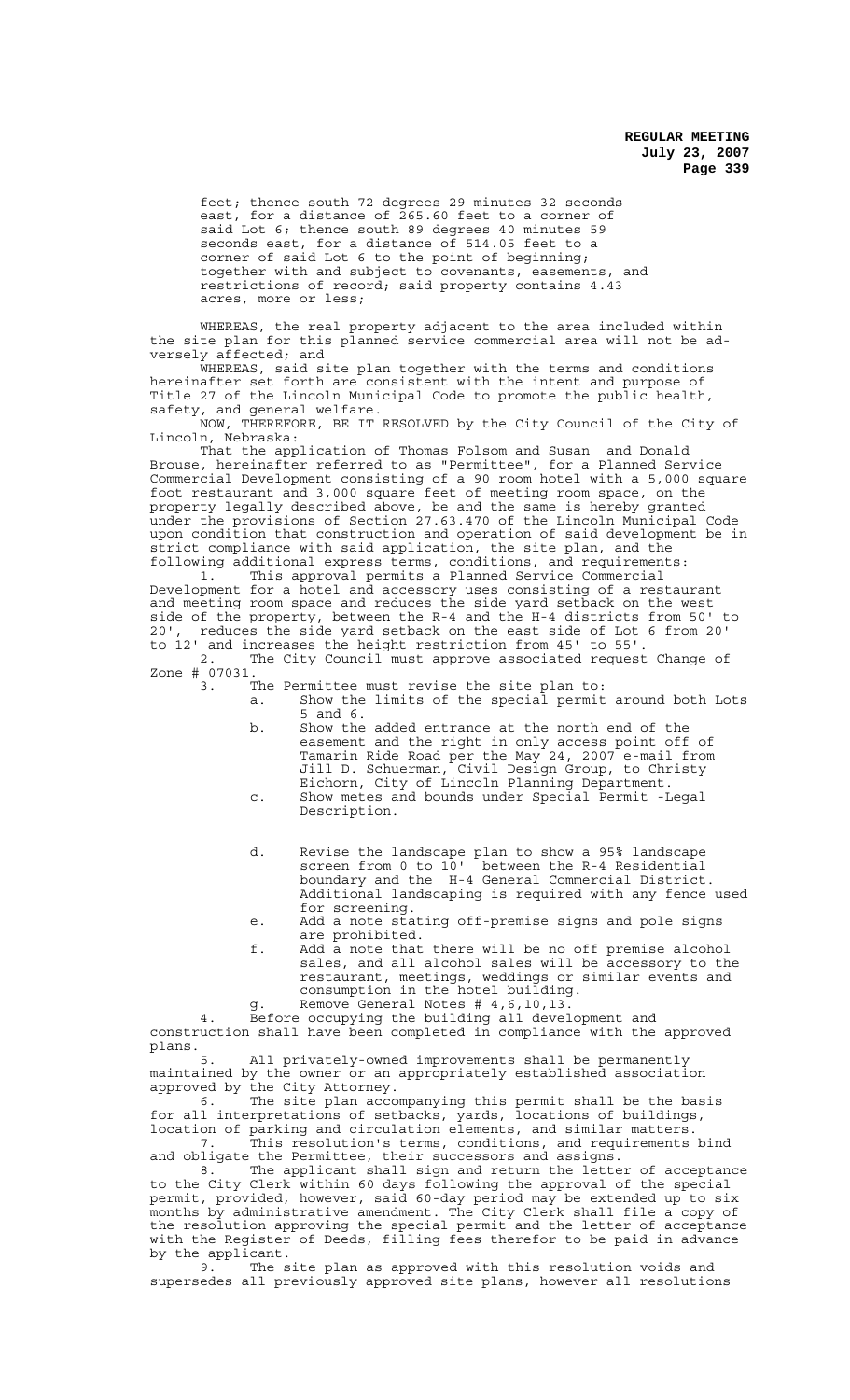> approving previous permits remain in force unless specifically amended by this resolution.<br>10. UP147 s UP147 shall be void and superceded. Introduced by Jon Camp Seconded by Svoboda & carried by the following vote: AYES: Camp, Cook, Emery, Eschliman, Marvin, Spatz, Svoboda; NAYS: None.

CHANGE OF ZONE 07033 - AMENDING TITLE 27 OF THE LINCOLN MUNICIPAL CODE TO ALLOW JOINT PARKING LOTS AND PARKING GARAGES AS A PERMITTED CONDITIONAL USE IN THE O-3, R-T, B-2, B-5, AND I-3 ZONING DISTRICTS SUBJECT TO CONDITIONS. (RELATED ITEMS: 07-108, 07R-130) - CLERK read an ordinance, introduced by Jon Camp, amending Title 27 of the Lincoln Municipal Code relating to zoning by amending Sections 27.27.025, 27.28.030, 27.31.040, 27.37.025, and 27.51.040 to allow joint parking lots and parking garages as a permitted conditional use in the O-3, R-T, B-2, B-5 and I-3 zoning districts subject to the following conditions (1) the joint parking use shall be authorized by cross access easements or by written agreement between the parties to such use and (2) the aggregate number of parking stalls provided shall be sufficient to satisfy the required parking for each use; and repealing Sections 27.27.025, 27.28.030, 27.31.040, 27.37.025, and 27.51.040 of the Lincoln Municipal Code as hitherto existing, the third time.

CAMP Moved to pass the ordinance as read. Seconded by Svoboda & carried by the following vote: AYES: Camp, Cook, Emery, Eschliman, Marvin, Spatz, Svoboda; NAYS: None. The ordinance, being numbered **#18962**, is recorded in Ordinance Book #26, Page

- USE PERMIT/SPECIAL PERMIT 19A APPLICATION OF 70TH STREET PROPERTIES TO ADJUST THE SIDE YARD SETBACK TO ZERO FEET FOR PARKING AT THE LINCOLN SURGICAL CENTER GENERALLY LOCATED AT 1710 S. 70TH STREET. (RELATED ITEMS: 07-108, 07R-130) (ACTION DATE: 7/2307) - CLERK read the following resolution, introduced by Jon Camp, who moved its adoption:
- A-84461 WHEREAS, 70th Street Properties has submitted an application in accordance with Sections 27.31.100 and 27.51.100 of the Lincoln Municipal Code for authority to amend Use/Special Permit No. 19A Lincoln Surgical Center to waive the side yard setback requirement where Lots 93 and 94 abut one another to allow a 0' setback on property generally located at 1710 South 70th Street and legally described to wit: Parcel 1: Lot 94 of Irregular Tracts in the Northwest Quarter of Section 34, Township 10 North, Range 7 East of the 6th P.M., Lincoln, Lancaster County, Nebraska, except a portion thereof more particularly described as follows:

Beginning at the southeasterly corner of Lot 94 Irregular Tract (or the southwesterly corner of Lot 1, Block 2, Lincolnshire Estates Addition to the City of Lincoln), said point is also on the northerly rightof-way line of Lincolnshire Road; thence on a curve to the left and on the southerly line of Lot 94 Irregular tract of said Section 34 or the northerly right-of-way line of said Lincolnshire Road, having a radius of 242.68 feet, an arc length of 7.77 feet and a central angle of 01 degrees 50 minutes 05 seconds, with a chord bearing of south 89 degrees 05 minutes 38 seconds west, a chord distance of 7.77 feet; thence north 03 degrees 52 minutes 02 seconds east, a distance of 115.21 feet to a point on the easterly line of Lot 94 Irregular Tract of said Section 34 or the westerly line of Lot 1, Block 2 of said Lincolnshire Estates; thence south 00 degrees 00 minutes 00 seconds east and on the easterly line of Lot 94 Irregular Tract of said Section 34 or the westerly line of Lot 1, Block 2, of said Lincolnshire Estates, a distance of 114.82 feet to the point of beginning;

Parcel 2: Lot 8, except the north 27 feet of the east 52 feet thereof, Lincolnshire Square, Lincoln, Lancaster County, Nebraska;

and

Lot 93 of Irregular Tracts in the Northwest Quarter of Section 34, Township 10 North, Range 7 East of the 6th P.M., Lancaster County, Nebraska;

WHEREAS, the real property adjacent to the area included within the site plan for this adjustment of the side yard setbacks will not be adversely affected; and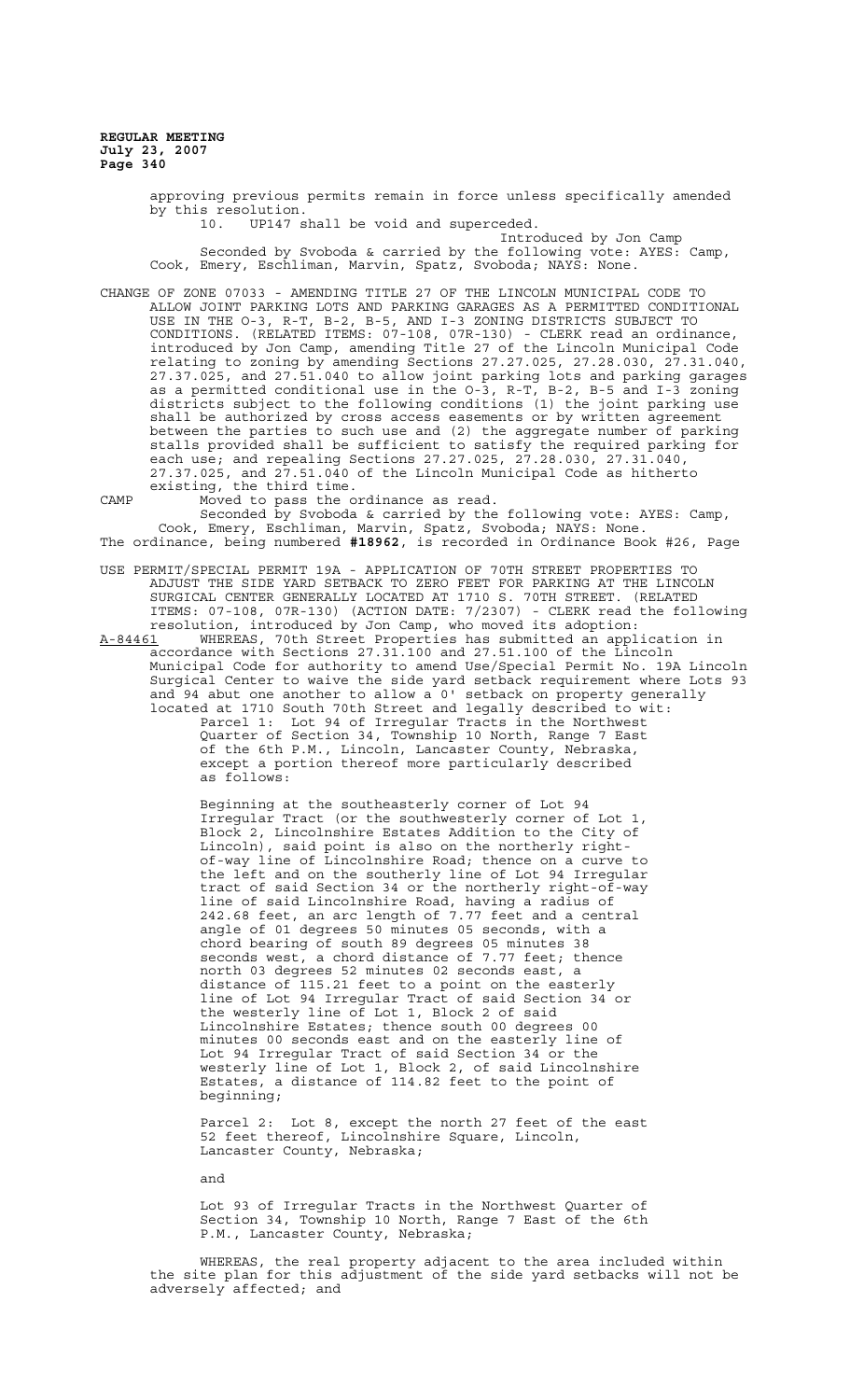WHEREAS, said site plan together with the terms and conditions hereinafter set forth are consistent with the intent and purpose of Title 27 of the Lincoln Municipal Code to promote the public health, safety, and general welfare.

NOW, THEREFORE, BE IT RESOLVED by the City Council of the City of Lincoln, Nebraska:

That the application of 70th Street Properties, hereinafter referred to as "Permittee", to amend Use/Special Permit No. 19A Lincoln Surgical Center to waive the side yard setback requirement where Lots 93 and 94 abut one another to allow a  $0'$  setback, on the property legally described above be and the same is hereby granted under the abovedescribed provisions of the Lincoln Municipal Code upon condition that construction and operation of said commercial space be in strict compliance with said application, the site plan, and the following additional express terms, conditions, and requirements:

1. This approval adjusts the side yard setback to 0' where Lots 93 and 94 abut one another.<br>2. The City must a

The City must approve the associated request for Change of Zone 07033.<br>3.

Upon approval of the use permit by the City Council, the developer shall cause to be prepared and submitted to the Planning Department five copies of the site plan before receiving building permits.

4. The construction plans must conform to the approved plans. 5. Before use of the parking spaces all development and construction must be completed in conformance with the approved plans.

6. All privately-owned improvements shall be permanently maintained by the owner or an appropriately established owners association approved by the City Attorney.

7. The site plan approved by this permit shall be the basis for all interpretations of setbacks, yards, locations of buildings, location of parking and circulation elements, and similar matters.

8. The terms, conditions, and requirements of this resolution shall be binding and obligatory upon the Permittee, its successors and assigns. The building official shall report violations to the City Council which may revoke this use permit or take such other action as may be necessary to gain compliance.

9. The Permittee shall sign and return the City's letter of acceptance to the City Clerk within 60 days following approval of this use permit, provided, however, said 60-day period may be extended up to six months by administrative amendment. The City Clerk shall file a copy of the resolution approving this use permit and the letter of acceptance with the Register of Deeds, filing fees therefor to be paid in advance by the Permittee.

10. The site plan as approved with this resolution voids and supersedes all previously approved site plans, however, all resolutions approving previous permits remain in force unless specifically amended by this resolution.

Introduced by Jon Camp Seconded by Svoboda & carried by the following vote: AYES: Camp, Emery, Eschliman, Marvin, Spatz, Svoboda; NAYS: Cook.

CHANGE OF ZONE 07035 - AMENDING SECTION 27.35.070 OF THE LINCOLN MUNICIPAL CODE RELATING TO HEIGHT AND AREA REGULATIONS IN THE B-4 LINCOLN CENTER BUSINESS DISTRICT TO REDUCE THE FRONT, SIDE AND REAR YARDS TO 0 AND TO AMEND THE RELATED TABLES TO REFLECT SAID CHANGES - CLERK read an ordinance, introduced by Jon Camp, amending Section 27.35.070 of the Lincoln Municipal Code relating to Height and Area Regulations in the B-4 Lincoln Center Business District to reduce the front, side and rear yards to 0 and to amend Table 27.35.070(a) and Table 27.35.070(b) to reflect said changes; and repealing Section 27.35.070 of the Lincoln Municipal Code as hitherto existing, the third time. CAMP Moved to pass the ordinance as read.

Seconded by Svoboda & carried by the following vote: AYES: Camp, Cook, Emery, Eschliman, Marvin, Spatz, Svoboda; NAYS: None. The ordinance, being numbered **#18963**, is recorded in Ordinance Book #26, Page

## **REGISTERED TO SPEAK SESSION - NONE**

**OPEN MICROPHONE SESSION - NONE**

**MISCELLANEOUS BUSINESS**